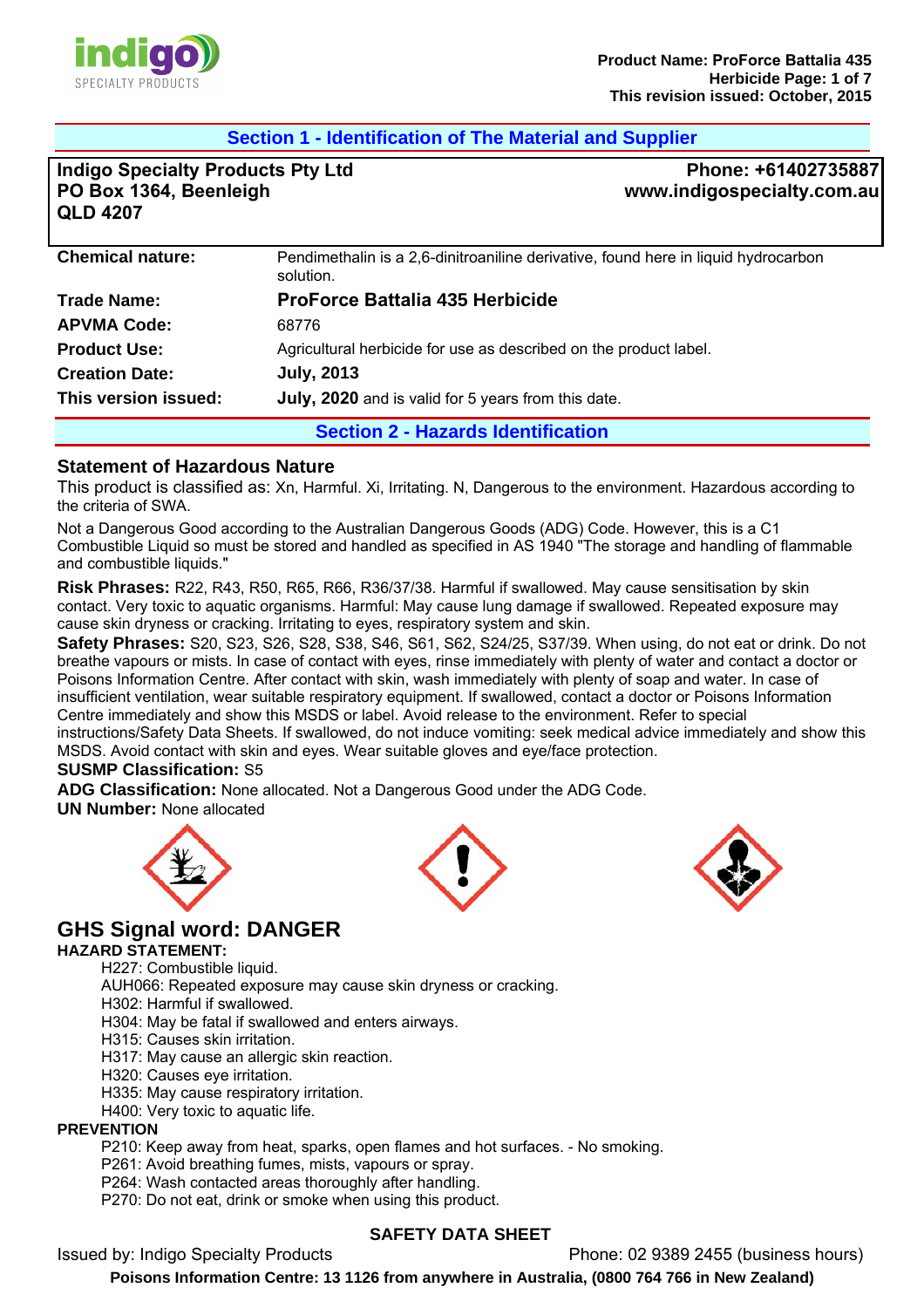P271: Use only outdoors or in a well ventilated area.

P272: Contaminated work clothing should not be allowed out of the workplace.

P280: Wear protective gloves, protective clothing and eye or face protection.

#### **RESPONSE**

P363: Wash contaminated clothing before reuse.

P301+P310: IF SWALLOWED: Immediately call a POISON CENTRE or doctor.

P301+P330+P331: IF SWALLOWED: Rinse mouth. Do NOT induce vomiting.

P303+P361+P353: IF ON SKIN (or hair): Remove immediately all contaminated clothing. Rinse skin with water. P304+P340: IF INHALED: Remove victim to fresh air and keep at rest in a position comfortable for breathing. P305+P351+P338: IF IN EYES: Rinse cautiously with water for several minutes. Remove contact lenses, if present and easy to do. Continue rinsing.

P333+P313: If skin irritation or rash occurs: Get medical advice.

P337+P313: If eye irritation persists: Get medical advice.

P391: Collect spillage.

P370+P378: In case of fire, use carbon dioxide, dry chemical, foam, water fog.

**STORAGE** 

P402+P404: Store in a dry place. Store in a closed container.

P403+P235: Store in a well-ventilated place. Keep cool.

#### **DISPOSAL**

P501: Dispose of contents and containers as specified on the registered label.

#### **Emergency Overview**

**Physical Description & Colour**: Clear, orange-yellow liquid.

#### **Odour:** Solvent odour.

**Major Health Hazards:** Pendimethalin is slightly to practically nontoxic by ingestion, with reported oral LD<sub>50</sub> values of 1050 mg/kg to greater than 5000 mg/kg in rats. It is slightly to practically nontoxic by skin exposure, with reported dermal LD $_{50}$  values of greater than 2000 mg/kg. It is not a skin irritant or sensitizer in rabbits or guinea pigs, but it causes mild eye irritation in rabbits. The inhalation 4-hour LC $_{50}$  for technical Pendimethalin in rats is 320 mg/L, indicating practically no toxicity via this route. Some formulated products may show slight toxicity by inhalation, and may have a greater capacity to cause skin irritation. Inhalation of dusts or fumes may be mildly to moderately irritating to the linings of the mouth, nose, throat, and lungs. This product is irritating to eyes, respiratory system and skin, harmful if swallowed, possible skin sensitiser, if aspirated, may cause lung damage, repeated exposure may cause skin dryness or cracking.

#### **Potential Health Effects**

#### **Persons sensitised to Pendimethalin should avoid contact with this product.**

#### **Inhalation:**

**Short Term Exposure:** Available data indicates that this product is an inhalation irritant. Symptoms may include headache, irritation of nose and throat and increased secretion of mucous in the nose and throat. Other symptoms may also become evident, but they should disappear after exposure has ceased.

**Long Term Exposure:** No data for health effects associated with long term inhalation.

#### **Skin Contact:**

**Short Term Exposure:** Classified as a potential sensitiser by skin contact. Exposure to a skin sensitiser, once sensitisation has occurred, may manifest itself as skin rash or inflammation, and in some individuals this reaction can be severe. In addition product is a skin irritant. Symptoms may include itchiness and reddening of contacted skin. Other symptoms may also become evident, but all should disappear once exposure has ceased.

**Long Term Exposure:** Repeated exposure may cause skin dryness or cracking.

#### **Eye Contact:**

**Short Term Exposure:** This product is an eye irritant. Symptoms may include stinging and reddening of eyes and watering which may become copious. Other symptoms may also become evident. If exposure is brief, symptoms should disappear once exposure has ceased. However, lengthy exposure or delayed treatment may cause permanent damage.

**Long Term Exposure:** No data for health effects associated with long term eye exposure.

#### **Ingestion:**

**Short Term Exposure:** Significant oral exposure is considered to be unlikely. Because of the low viscosity of this product, it may directly enter the lungs if swallowed, or if subsequently vomited. Once in the lungs, it is very difficult to remove and can cause severe injury or death. However, this product is an oral irritant. Symptoms may include burning sensation and reddening of skin in mouth and throat. Other symptoms may also become evident, but all should disappear once exposure has ceased.

# **SAFETY DATA SHEET**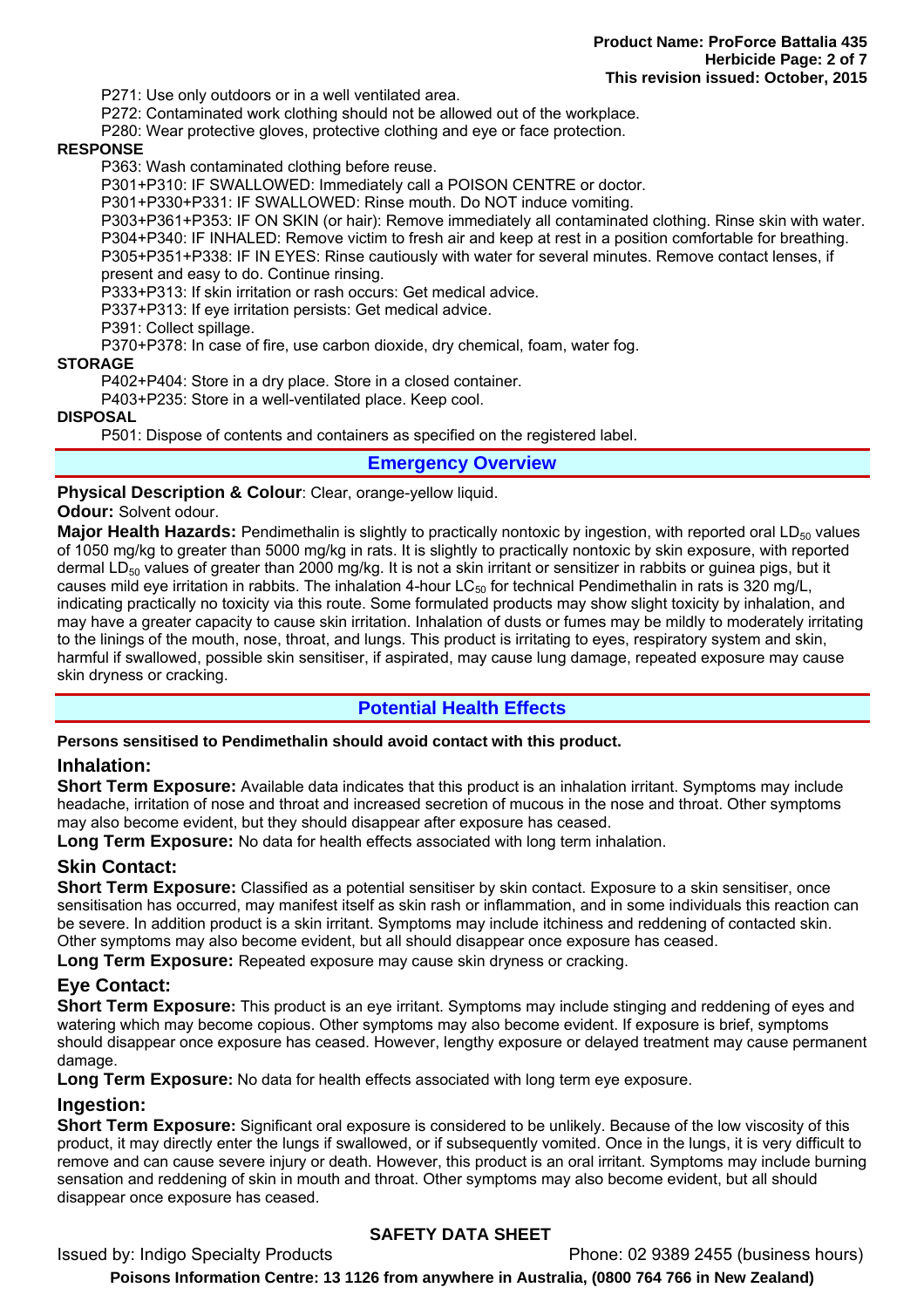**Long Term Exposure:** No data for health effects associated with long term ingestion.

## **Carcinogen Status:**

**SWA:** No significant ingredient is classified as carcinogenic by SWA.

**NTP:** No significant ingredient is classified as carcinogenic by NTP.

**IARC:** No significant ingredient is classified as carcinogenic by IARC.

| <b>Section 3 - Composition/Information on Ingredients</b> |               |        |                                                    |         |
|-----------------------------------------------------------|---------------|--------|----------------------------------------------------|---------|
| Ingredients                                               | <b>CAS No</b> | Conc,% | TWA (mg/m <sup>3</sup> ) STEL (mg/m <sup>3</sup> ) |         |
| Pendimethalin                                             | 40487-42-1    | 435a/L | not set                                            | not set |
| Liquid hydrocarbon                                        | no data       | 473g/L | 790                                                | not set |
| Other non hazardous ingredients                           | secret        | to 100 | not set                                            | not set |

This is a commercial product whose exact ratio of components may vary slightly. Minor quantities of other non hazardous ingredients are also possible.

The SWA TWA exposure value is the average airborne concentration of a particular substance when calculated over a normal 8 hour working day for a 5 day working week. The STEL (Short Term Exposure Limit) is an exposure value that may be equalled (but should not be exceeded) for no longer than 15 minutes and should not be repeated more than 4 times per day. There should be at least 60 minutes between successive exposures at the STEL. The term "peak "is used when the TWA limit, because of the rapid action of the substance, should never be exceeded, even briefly.

## **Section 4 - First Aid Measures**

#### **General Information:**

You should call The Poisons Information Centre if you feel that you may have been poisoned, burned or irritated by this product. The number is 13 1126 from anywhere in Australia (0800 764 766 in New Zealand) and is available at all times. Have this MSDS with you when you call.

**Inhalation:** If irritation occurs, contact a Poisons Information Centre, or call a doctor. Remove source of contamination or move victim to fresh air. If breathing is difficult, oxygen may be beneficial if administered by trained personnel, preferably on a doctor's advice. In severe cases, symptoms of pulmonary oedema can be delayed up to 48 hours after exposure.

**Skin Contact:** Wash gently and thoroughly with warm water (use non-abrasive soap if necessary) for 10-20 minutes or until product is removed. Under running water, remove contaminated clothing, shoes and leather goods (e.g. watchbands and belts) and completely decontaminate them before reuse or discard. If irritation persists, repeat flushing and seek medical attention.

**Eye Contact:** Immediately flush the contaminated eye(s) with lukewarm, gently flowing water for 20 minutes or until the product is removed, while holding the eyelid(s) open. Take care not to rinse contaminated water into the unaffected eye or onto the face. Obtain medical attention immediately. Take special care if exposed person is wearing contact lenses.

**Ingestion:** If swallowed, do NOT induce vomiting. Wash mouth with water and contact a Poisons Information Centre, or call a doctor.

# **Section 5 - Fire Fighting Measures**

**Fire and Explosion Hazards**: The major hazard in fires is usually inhalation of heated and toxic or oxygen deficient (or both), fire gases. This product is classified as a C1 combustible product. There is little risk of an explosion from this product if commercial quantities are involved in a fire. Violent steam generation or eruption may occur upon application of direct water stream on hot liquids. Vapours from this product are heavier than air and may accumulate in sumps, pits and other low-lying spaces, forming potentially explosive mixtures. They may also flash back considerable distances.

Fire decomposition products from this product may be toxic if inhaled. Take appropriate protective measures.

**Extinguishing Media:** In case of fire, use carbon dioxide, dry chemical, foam, water fog.

**Fire Fighting:** If a significant quantity of this product is involved in a fire, call the fire brigade. Cool closed, undamaged containers exposed to fire with water spray.

| <b>Flash point:</b>              | $>63^{\circ}$ C |
|----------------------------------|-----------------|
| <b>Upper Flammability Limit:</b> | No data.        |
| <b>Lower Flammability Limit:</b> | No data.        |
| <b>Autoignition temperature:</b> | No data.        |
| <b>Flammability Class:</b>       | C <sub>1</sub>  |
|                                  |                 |

#### **SAFETY DATA SHEET**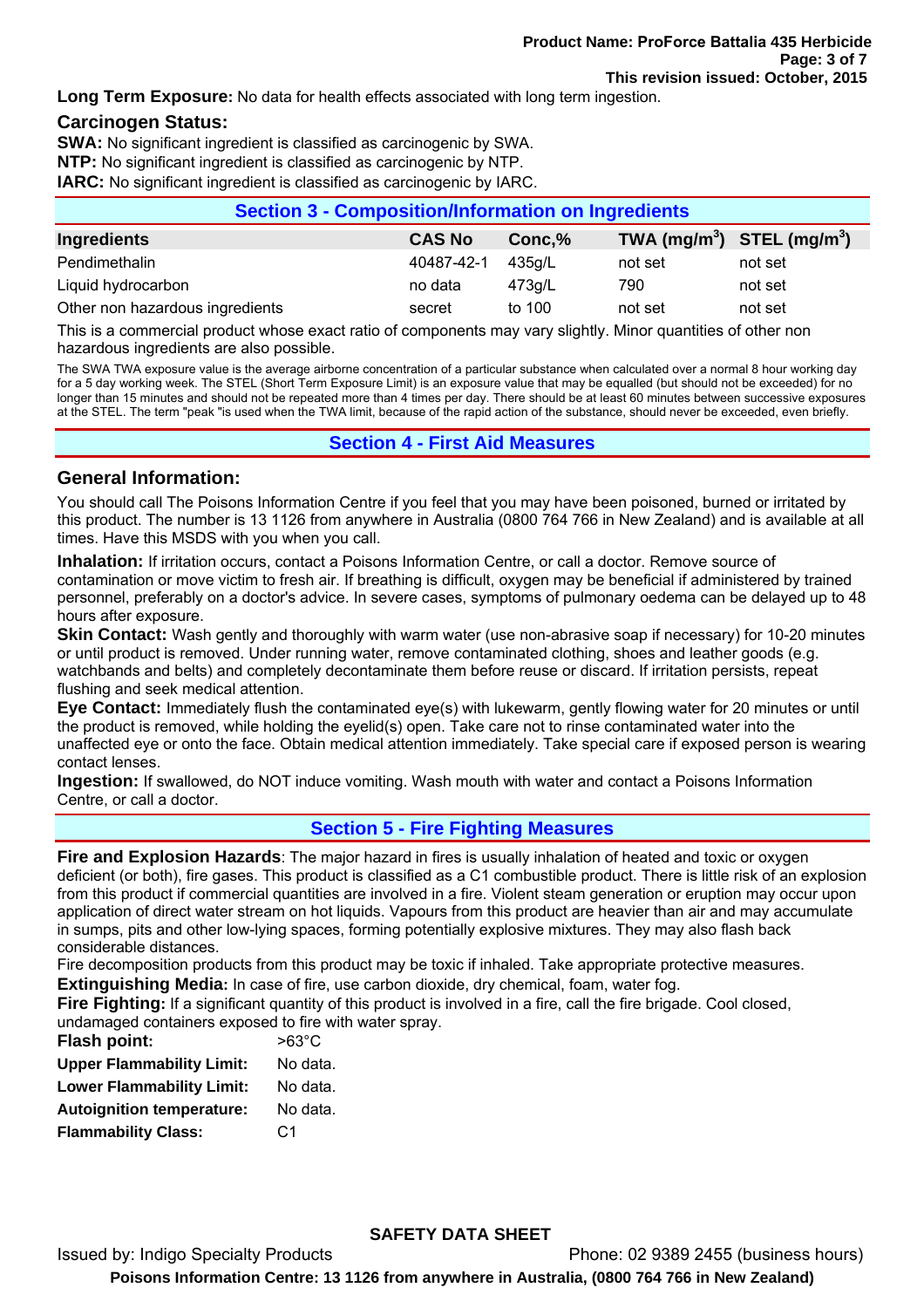# **Section 6 - Accidental Release Measures**

**Accidental release:** In the event of a major spill, prevent spillage from entering drains or water courses. Wear full protective clothing including eye/face protection. All skin areas should be covered. See below under Personal Protection regarding Australian Standards relating to personal protective equipment. Suitable materials for protective clothing include Nitrile. Eye/face protective equipment should comprise as a minimum, protective goggles. If there is a significant chance that vapours or mists are likely to build up in the cleanup area, we recommend that you use a respirator. Usually, no respirator is necessary when using this product. However, if you have any doubts consult the Australian Standard mentioned below (section 8).

Stop leak if safe to do so, and contain spill. Absorb onto sand, vermiculite or other suitable absorbent material. If spill is too large or if absorbent material is not available, try to create a dike to stop material spreading or going into drains or waterways. Sweep up and shovel or collect recoverable product into labelled containers for recycling or salvage, and dispose of promptly. Recycle containers wherever possible after careful cleaning. Refer to product label for specific instructions. After spills, wash area preventing runoff from entering drains. If a significant quantity of material enters drains, advise emergency services. Full details regarding disposal of used containers, spillage and unused material may be found on the label. If there is any conflict between this MSDS and the label, instructions on the label prevail. Ensure legality of disposal by consulting regulations prior to disposal. Thoroughly launder protective clothing before storage or re-use. Advise laundry of nature of contamination when sending contaminated clothing to laundry.

# **Section 7 - Handling and Storage**

**Handling:** Keep exposure to this product to a minimum, and minimise the quantities kept in work areas. Check Section 8 of this MSDS for details of personal protective measures, and make sure that those measures are followed. The measures detailed below under "Storage" should be followed during handling in order to minimise risks to persons using the product in the workplace. Also, avoid contact or contamination of product with incompatible materials listed in Section 10.

**Storage:** Note that this product is combustible and therefore, for Storage, meets the definition of Dangerous Goods in some states. If you store large quantities (tonnes) of such products, we suggest that you consult your state's Dangerous Goods authority in order to clarify your obligations regarding their storage.

Protect this product from light. Store in the closed original container in a dry, cool, well-ventilated area out of direct sunlight. Make sure that the product does not come into contact with substances listed under "Incompatibilities" in Section 10. Some liquid preparations settle or separate on standing and may require stirring before use. Check packaging - there may be further storage instructions on the label.

# **Section 8 - Exposure Controls and Personal Protection**

The following Australian Standards will provide general advice regarding safety clothing and equipment: Respiratory equipment: **AS/NZS 1715**, Protective Gloves: **AS 2161**, Occupational Protective Clothing: AS/NZS 4501 set 2008, Industrial Eye Protection: **AS1336** and **AS/NZS 1337**, Occupational Protective Footwear: **AS/NZS2210**.

| <b>SWA Exposure Limits</b> | TWA (mg/m <sup>3</sup> ) | STEL (mg/m <sup>3</sup> ) |
|----------------------------|--------------------------|---------------------------|
| Liquid hydrocarbon         | 790.                     | not set                   |

The ADI for Pendimethalin is set at 0.1mg/kg/day. The corresponding NOEL is set at 12mg/kg/day. ADI means Acceptable Daily Intake; NOEL means No-observable-effect-level. Data from Australian ADI List, Dec 2012.

No special equipment is usually needed when occasionally handling small quantities. The following instructions are for bulk handling or where regular exposure in an occupational setting occurs without proper containment systems. **Ventilation:** This product should only be used in a well ventilated area. If natural ventilation is inadequate, use of a fan is suggested.

**Eye Protection:** Protective glasses or goggles should be worn when this product is being used. Failure to protect your eyes may cause them harm. Emergency eye wash facilities are also recommended in an area close to where this product is being used.

**Skin Protection:** If you believe you may have a sensitisation to this product or any of its declared ingredients, you should prevent skin contact by wearing impervious gloves, clothes and, preferably, apron. Make sure that all skin areas are covered. See below for suitable material types.

**Protective Material Types:** We suggest that protective clothing be made from the following materials: nitrile. **Respirator:** Usually, no respirator is necessary when using this product. However, if you have any doubts consult the Australian Standard mentioned above.

Eyebaths or eyewash stations and safety deluge showers should, if practical, be provided near to where this product is being handled commercially.

#### **SAFETY DATA SHEET**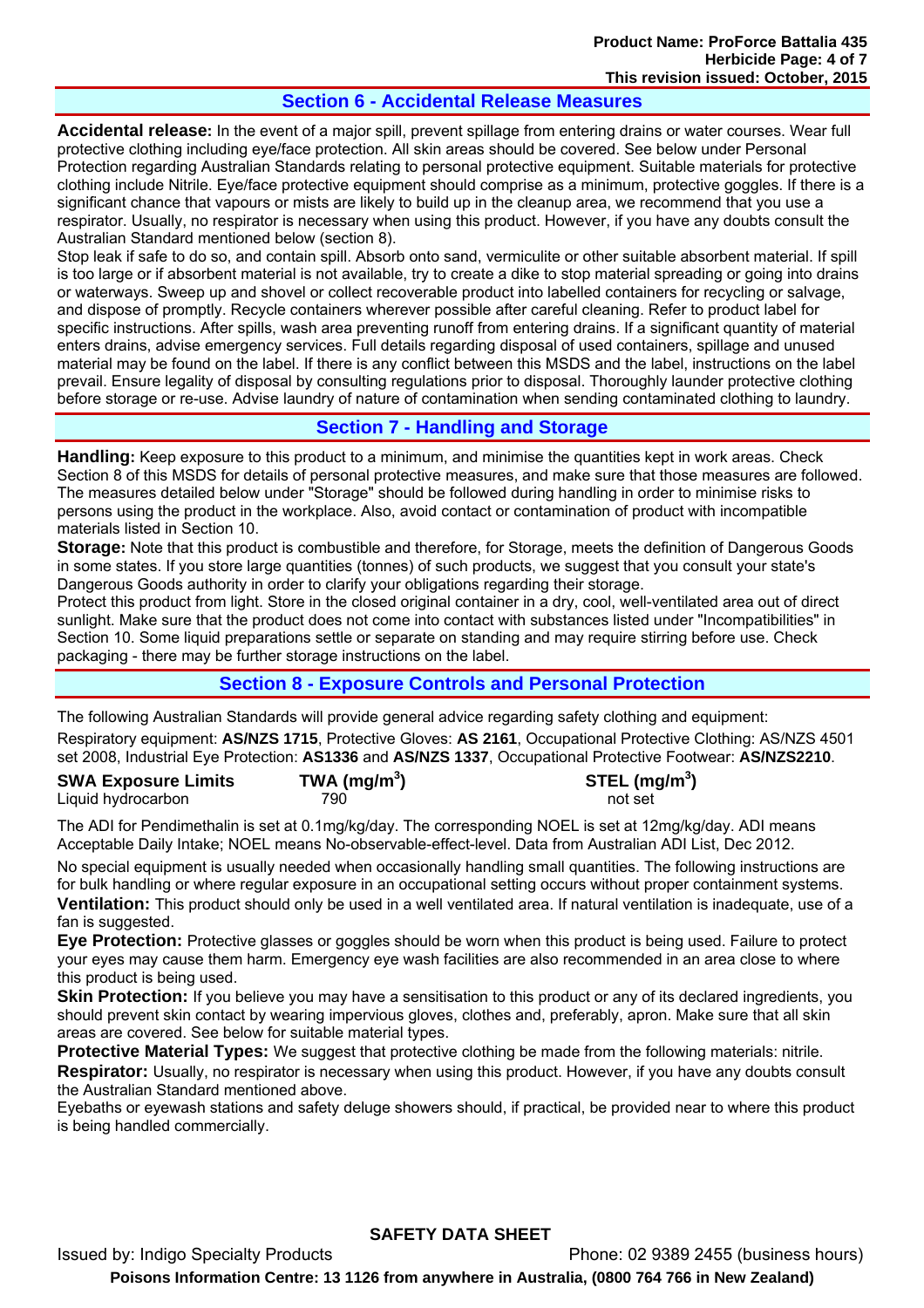| <b>Physical Description &amp; colour:</b> | Clear, orange-yellow liquid.                     |
|-------------------------------------------|--------------------------------------------------|
| Odour:                                    | Solvent odour.                                   |
| <b>Boiling Point:</b>                     | Not available.                                   |
| <b>Freezing/Melting Point:</b>            | No specific data. Liquid at normal temperatures. |
| <b>Volatiles:</b>                         | No data.                                         |
| <b>Vapour Pressure:</b>                   | No data.                                         |
| <b>Vapour Density:</b>                    | No data.                                         |
| <b>Specific Gravity:</b>                  | 1.05                                             |
| <b>Water Solubility:</b>                  | Emulsifiable.                                    |
| pH:                                       | No data.                                         |
| <b>Volatility:</b>                        | No data.                                         |
| <b>Odour Threshold:</b>                   | No data.                                         |
| <b>Evaporation Rate:</b>                  | No data.                                         |
| <b>Coeff Oil/water Distribution:</b>      | No data                                          |
| <b>Autoignition temp:</b>                 | No data.                                         |
|                                           |                                                  |

## **Section 9 - Physical and Chemical Properties:**

**Section 10 - Stability and Reactivity** 

**Reactivity:** This product is unlikely to react or decompose under normal storage conditions. However, if you have any doubts, contact the supplier for advice on shelf life properties.

**Conditions to Avoid:** Protect this product from light. Store in the closed original container in a dry, cool, wellventilated area out of direct sunlight.

**Incompatibilities:** strong acids, strong bases, strong oxidising agents.

**Fire Decomposition:** Combustion forms carbon dioxide, and if incomplete, carbon monoxide and possibly smoke. Water is also formed. May form nitrogen and its compounds, and under some circumstances, oxides of nitrogen. Occasionally hydrogen cyanide gas in reducing atmospheres. Carbon monoxide poisoning produces headache, weakness, nausea, dizziness, confusion, dimness of vision, disturbance of judgment, and unconsciousness followed by coma and death.

**Polymerisation:** This product will not undergo polymerisation reactions.

#### **Section 11 - Toxicological Information**

**Toxicity: Chronic toxicity:** Increases in alkaline phosphatase level and liver weight were produced in dogs fed 50 mg/kg/day for 2 years, but not at a dose of 12.5 mg/kg/day. In a 90-day feeding study of rats, no effects were observed at doses of 40 mg/kg/day.

**Reproductive effects:** In a three-generation reproductive study of rats tested at levels up to 250 mg/kg/day, there were slightly fewer offspring and they showed decreased weight gain from weaning to maturity. No effects were observed at 30 mg/kg/day. This evidence suggests that Pendimethalin is unlikely to cause reproductive effects in humans under normal circumstances.

**Teratogenic effects:** No birth defects and no toxic effects on foetuses occurred when pregnant rats were given 500 mg/kg/day, the highest dose tested. No foetotoxic or teratogenic effects were seen at the highest dose tested (60 mg/kg/day) in a teratology study with rabbits, although maternal toxicity was seen at 30 mg/kg/day. It does not appear that Pendimethalin is teratogenic.

**Mutagenic effects:** Several mutagenicity studies, including tests on live animals and mammalian and bacterial cell cultures, have all indicated that Pendimethalin has no mutagenic activity.

**Carcinogenic effects:** Pendimethalin did not increase tumour formation in mice given dietary doses of 75 mg/kg/day over an 18-month period. This evidence suggests that Pendimethalin is not carcinogenic.

**Organ toxicity:** Chronic exposure to Pendimethalin has resulted in increased liver weights in test animals. **Fate in humans and animals:** Pendimethalin is largely unabsorbed from the gastrointestinal tract, and excreted unchanged in the faeces. Pendimethalin, which does become absorbed into the bloodstream from the gastrointestinal tract, is rapidly metabolized in the kidneys and liver and is then excreted as metabolites via urine. One day after administration to rats, 90% of a 37 mg/kg dose was recovered in faeces and urine. After 4 days this figure was 96%. Lower doses resulted in almost 100% excretion within 4 days. Tissue burdens of the compound were on the order of 0.3 mg/kg, with slightly higher concentrations in the body fat.

There is no data to hand indicating any particular target organs.

Pendimethalin is Classed by SWA as a potential sensitiser by skin contact.

# **SAFETY DATA SHEET**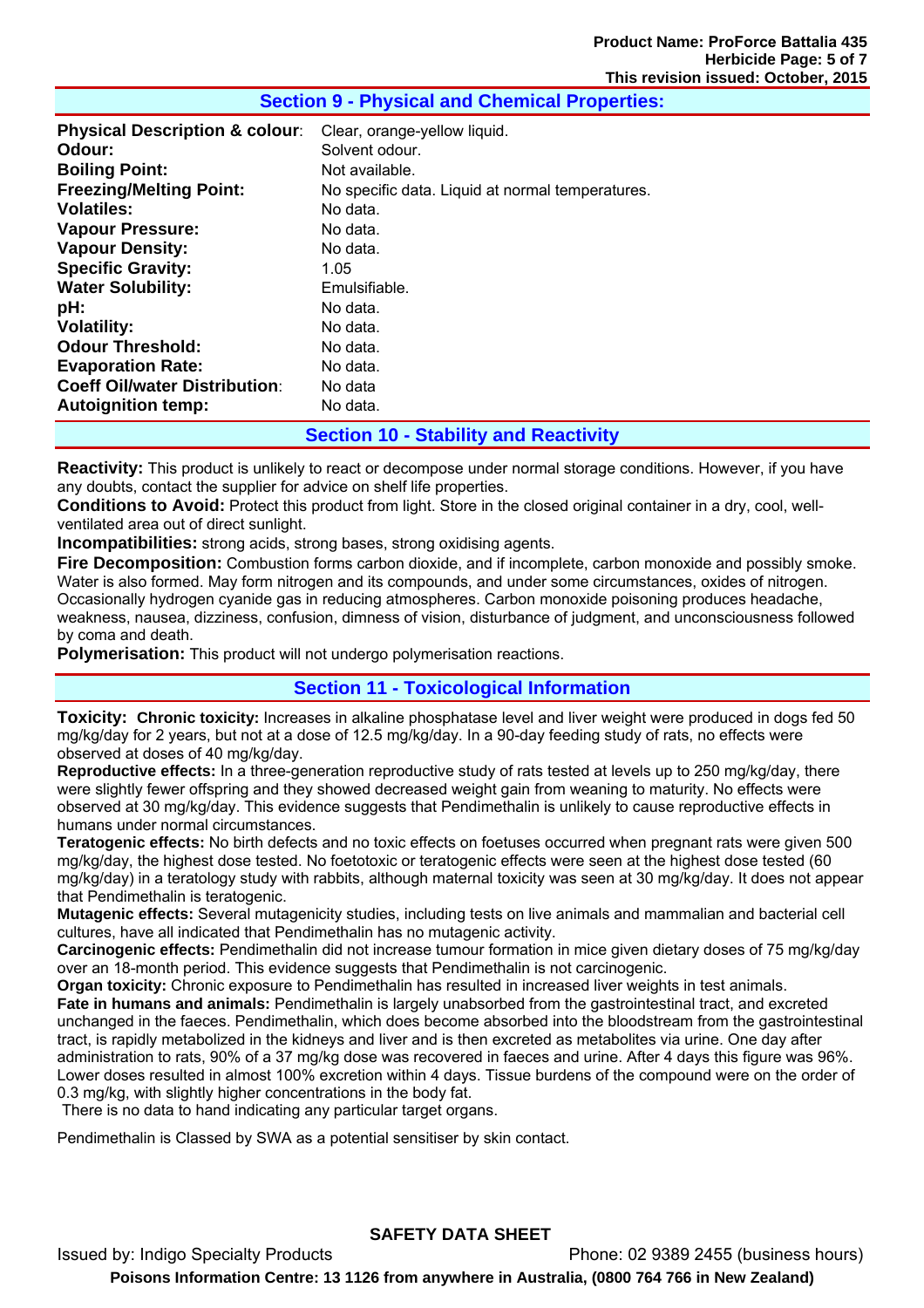| <b>Classification of Hazardous Ingredients</b>                                                                        |                                            |  |
|-----------------------------------------------------------------------------------------------------------------------|--------------------------------------------|--|
| Ingredient                                                                                                            | <b>Risk Phrases</b>                        |  |
| Pendimethalin                                                                                                         | Conc>=1%: Xi; R43                          |  |
|                                                                                                                       | <b>Section 12 - Ecological Information</b> |  |
| This product is very toxic to aquatic organisms. This product is biodegradable. It will not accumulate in the soil or |                                            |  |

water or cause long term problems. **Effects on birds:** Pendimethalin is slightly toxic to birds, with an acute oral LD<sub>50</sub> of 1421 mg/kg in mallard duck and 8-

day dietary LC<sub>50</sub> values of greater than 3149 mg/kg in bobwhite quail, and greater than 10,900 mg/kg in mallard duck. **Effects on aquatic organisms:** Pendimethalin is highly toxic to fish and aquatic invertebrates. The reported 96-hour  $LC_{50}$  for Pendimethalin in bluegill sunfish is 199 μg/L, in rainbow trout is 138 μg/L, and in channel catfish is 420 μg/L. The 48-hour LC<sub>50</sub> in Daphnia magna, a small freshwater crustacean, is 280 μg/L. The bioconcentration factor for this compound in whole fish is 5100, indicating a moderate potential to accumulate in aquatic organisms. **Effects on other organisms:** Pendimethalin is nontoxic to bees.

# **Environmental Fate:**

**Breakdown in soil and groundwater:** Pendimethalin is moderately persistent, with a field half-life of approximately 40 days. It does not undergo rapid microbial degradation except under anaerobic conditions. Slight losses of Pendimethalin can result from photodecomposition and volatilization. Pendimethalin is strongly adsorbed by most soils. Increasing soil organic matter and clay is associated with increased soil binding capacity. It is practically insoluble in water, and thus will not leach appreciably in most soils, and should present a minimal risk of groundwater contamination.

**Breakdown in water:** Pendimethalin is stable to hydrolysis, but may be degraded by sunlight in aquatic systems. Pendimethalin may also be removed from the water column by binding to suspended sediment and organic matter. It is rapidly degraded under anaerobic conditions once precipitated to sediment.

**Breakdown in vegetation:** Pendimethalin is absorbed by plant roots and shoots, and inhibits cell division and cell elongation. Once absorbed into plant tissues, translocation is limited and Pendimethalin breaks down via oxidation. Pendimethalin is not absorbed by the leaves of grasses, and only very small amounts are taken up by plants from the soil. Residues on crops at harvest are usually below detectable levels (0.05 ppm).

# **Section 13 - Disposal Considerations**

**Disposal:** Special help is available for the disposal of Agricultural Chemicals. The product label will give general advice regarding disposal of small quantities, and how to cleanse containers. However, for help with the collection of unwanted rural chemicals, contact ChemClear 1800 008 182 http://www.chemclear.com.au/ and for help with the disposal of empty drums, contact DrumMuster http://www.drummuster.com.au/ where you will find contact details for your area.

# **Section 14 - Transport Information**

**ADG Code:** This product is not classified as a Dangerous Good. No special transport conditions are necessary unless required by other regulations.

# **Section 15 - Regulatory Information**

**AICS:** All of the significant ingredients in this formulation are compliant with NICNAS regulations. The following ingredients: Pendimethalin, Liquid hydrocarbon, are mentioned in the SUSMP.

# **Section 16 - Other Information**

# **This MSDS contains only safety-related information. For other data see product literature.**

## **Acronyms:**

| Australian Code for the Transport of Dangerous Goods by Road and Rail (7 <sup>th</sup> edition)                        |
|------------------------------------------------------------------------------------------------------------------------|
| Australian Inventory of Chemical Substances                                                                            |
| Safe Work Australia, formerly ASCC and NOHSC                                                                           |
| <b>Chemical Abstracts Service Registry Number</b>                                                                      |
| Emergency action code of numbers and letters that provide information to emergency<br>services especially firefighters |
| International Agency for Research on Cancer                                                                            |
| Not otherwise specified                                                                                                |
| National Toxicology Program (USA)                                                                                      |
| <b>Risk Phrase</b>                                                                                                     |
| Standard for the Uniform Scheduling of Medicines & Poisons                                                             |
| <b>United Nations Number</b>                                                                                           |
|                                                                                                                        |

# **SAFETY DATA SHEET**

Issued by: Indigo Specialty Products Phone: 02 9389 2455 (business hours)

**Poisons Information Centre: 13 1126 from anywhere in Australia, (0800 764 766 in New Zealand)**